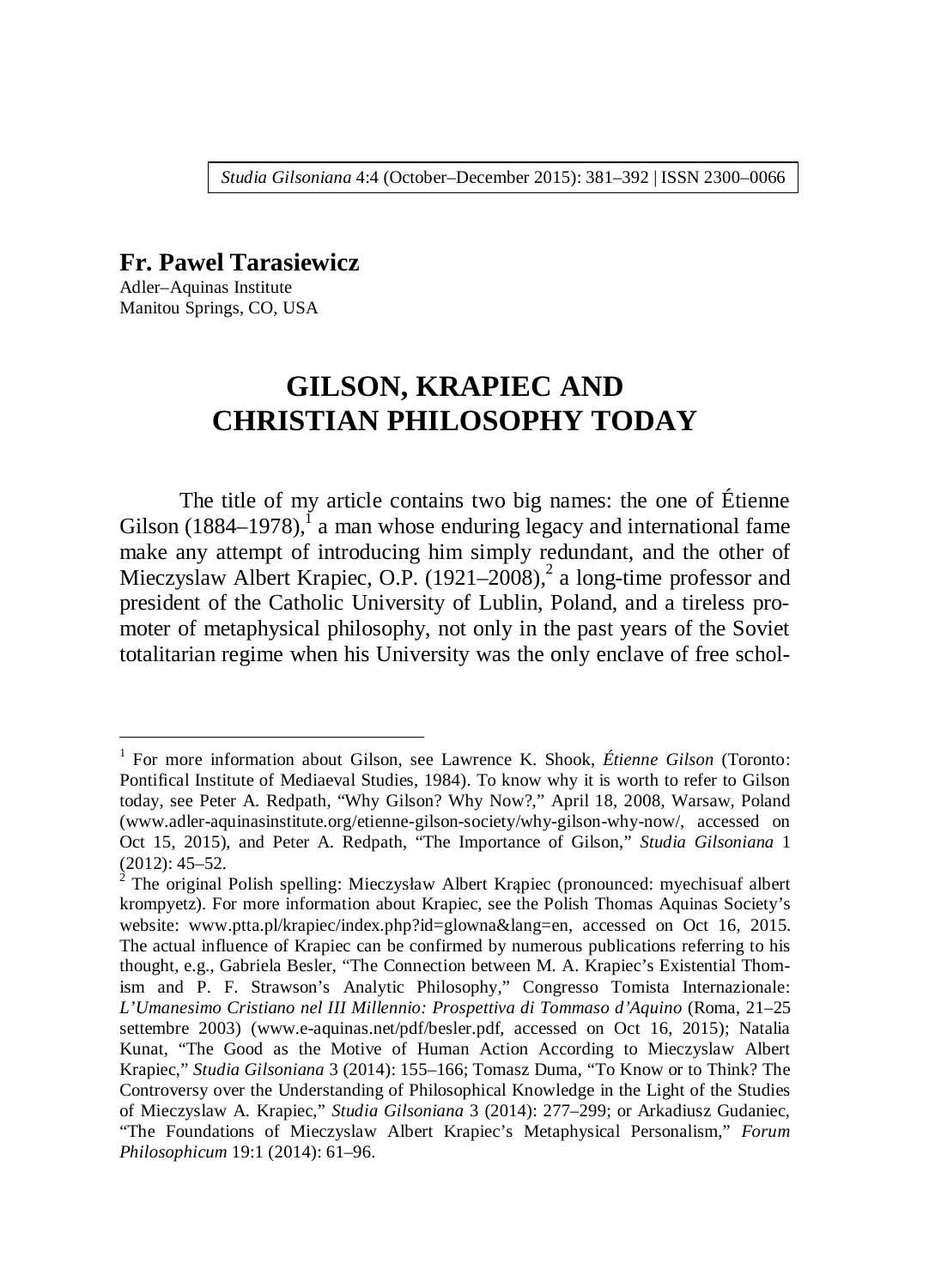arly thought between Berlin and Seoul, but also recently at the dawn of the new millennium of Christianity.<sup>3</sup>

Although both these renowned scholars fully deserve their work to be studied and passed down to the next generations, the aim of my consideration here is not of a historical nature. I am not going to compare the Christian philosophy of Gilson with that of Krapiec to seek for similarities or differences between them. No, my aim is different. What I am going to do is to use their insights to resolve a problem of mine and of all those who profess to be both Christians and philosophers, and which can be expressed in the following question: is Christian philosophy possible today, now, at the present? We well know that Gilson promoted—accompanied by Krapiec and many other scholars—the possibility of identifying Christian philosophy in the Middle Ages, but what about its possible practice currently, in our time? The question seems to be of great importance due to the fact that what we usually encounter is bitter criticism which comes to us, Christians who earnestly try to do philosophy, from two sides at once: that of academy and that of the Church. Concisely speaking, for academy our philosophy is too Christian, and for the Church our philosophy is too academic.

### **Why Is It Difficult to Do Christian Philosophy in Academy?**

The reason seems to be obvious: it is so because many scholars regard Christian philosophy as being too much dependent on Christian faith (or theology) and thus undeserving to be officially recognized as an academic discipline. Let us have, however, a closer look at the case.

In fact, the existence of Christian philosophy in the walls of the institutions of higher education should not be surprising because it is closely correlated with other branches of philosophy whose presence in the world of human science seems to be an undeniable and unimpeachable fact. For even if they do not label their departments or chairs with such names as "Islamic (or Muslim) philosophy," "Jewish philosophy" or "Buddhist philosophy," many Western universities offer courses in such subjects to their students. Nevertheless, the very idea of a philosophy with some religious

1

<sup>3</sup> Especially as an originator and founder of *The Universal Encyclopedia of Philosophy*  whose English version is about to be released. To see a selection of its entries, visit the Polish Thomas Aquinas Society's website: http://www.ptta.pl/pef/index.php?id=glowna& lang=en, accessed on Oct 16, 2015.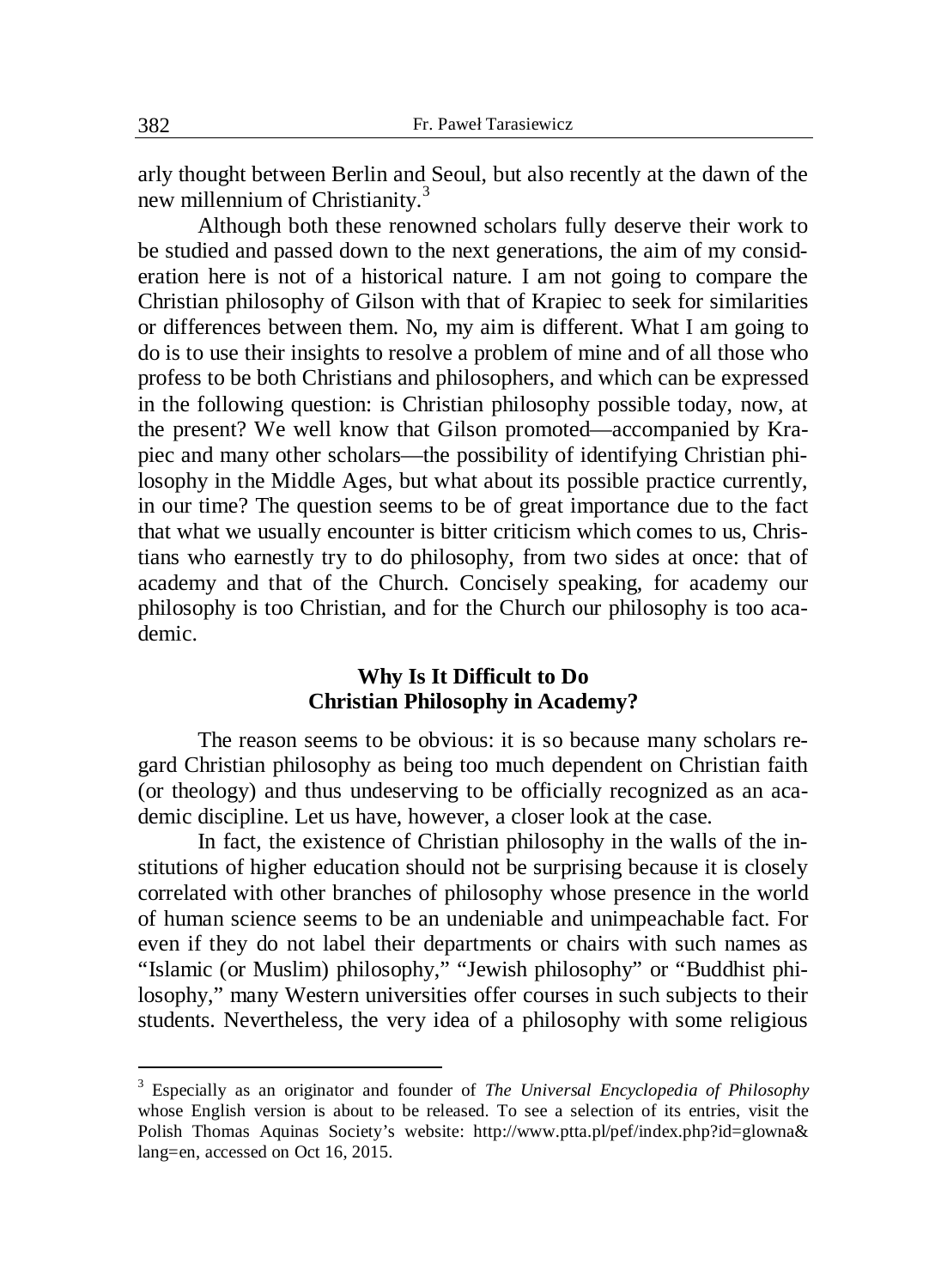epithet or branding still seems to many people philosophically unacceptable.<sup>4</sup>

I am sure that both Krapiec and Gilson would understand our problem perfectly. For Krapiec used to be a dean of a university department of "Christian philosophy," and Gilson tried to introduce "Christian philosophy" as a term into philosophical vocabulary. And they both had to deal with criticisms undermining philosophy done under the Christian auspices. 5

One of the most prominent opponents to Christian philosophy was Martin Heidegger. In his An Introduction to Metaphysics,<sup>6</sup> Heidegger challenged Christian philosophy while discussing the nature of philosophical questioning which—according to him—was the cornerstone of true philosophy. Classifying the question "Why is there something rather than nothing?" as the basic philosophical question, Heidegger asserted that

In a historical setting that does not recognize questioning as a fundamental human force, the question immediately loses its rank. Anyone for whom the Bible is divine revelation and truth has the answer to the question "Why are there essents rather than nothing?" even before it is asked: everything that is, except God himself, has been created by Him. God himself, the increated creator, "is." One who holds to such faith can in a way participate in the asking of our question, but he cannot really question without ceasing to be a believer and taking all the consequences of such a step. He will only be able to act "as if".

The next step of Heidegger was to show that Christians' belief in the Bible, which effectively hinders them from entering the realm of true philosophy, by no means can prevent non-believers from doing true philosophy. Why? Because the words of Genesis, "In the beginning God created the heaven and the earth," can provide no answer to the most basic philosophical question. He claimed:

<sup>4</sup> Winfried Löffler, "Two Kinds of 'Christian Philosophy'," *European Journal for Philosophy of Religion* 5:2 (2013): 111.

<sup>5</sup> Even if Krapiec, unlike Gilson, did not promote doing philosophy under the flag of "Christian" philosophy, but he was an ardent defender of Christians' right and disposition to do authentic philosophy in academy. See Mieczyslaw A. Krapiec, *Czáowiek—Kultura—Uniwersytet* [Man—Culture—University] (Lublin 1998), 149–277.

<sup>6</sup> Trans. Ralph Manheim (Delhi: Motilal Banarsidass, 2005).

 $^7$  Id., 6–7.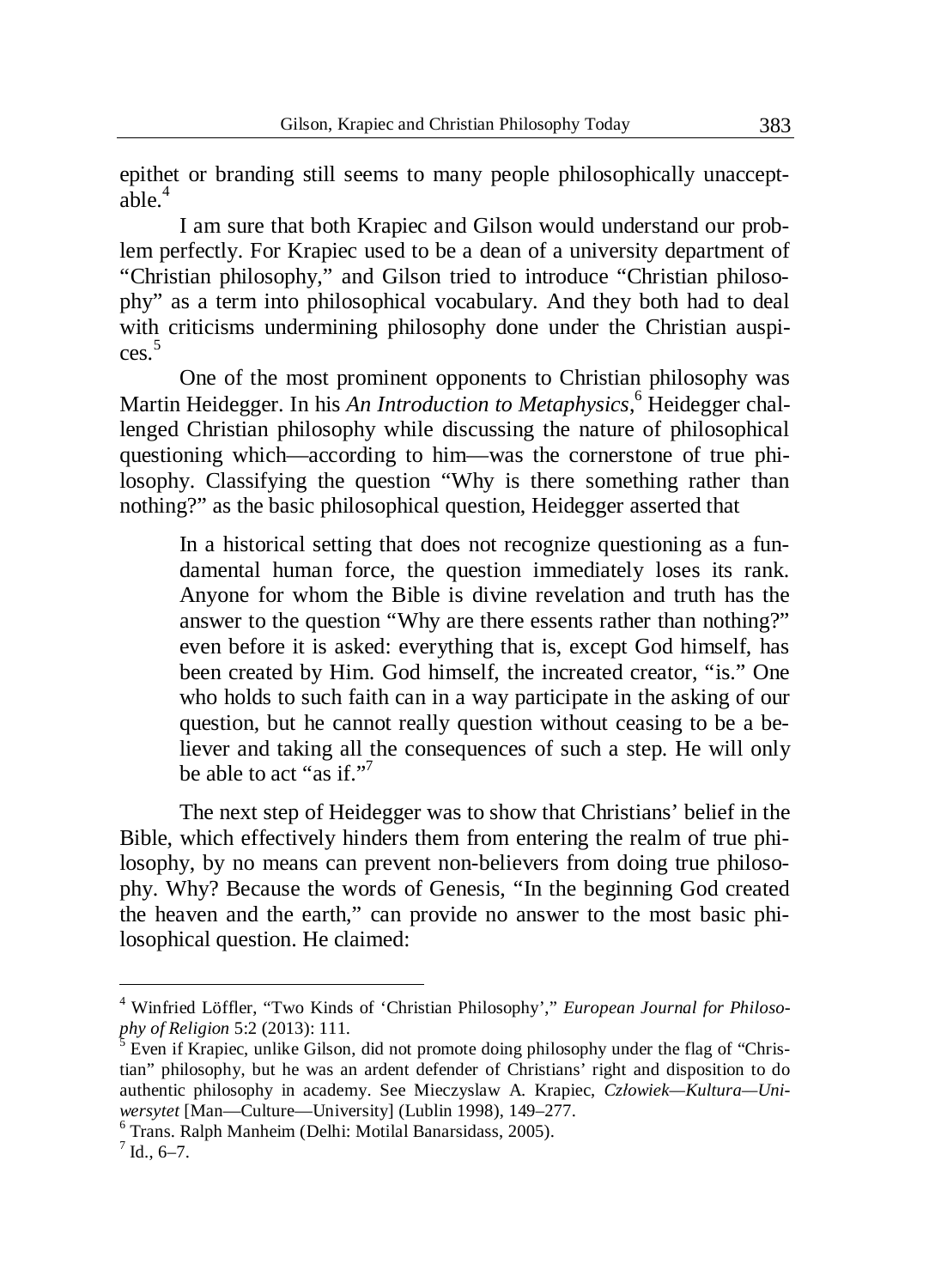they are in no way related to it. Indeed, they cannot even be brought into relation with our question. From the standpoint of the faith our question is "foolishness." Philosophy is this very foolishness.<sup>8</sup>

Concluding his pointed remarks on the correlation of religion and philosophy, Heidegger stated:

A Christian philosophy is a round square and a misunderstanding. There is, to be sure, a thinking and questioning elaboration of the world of Christian experience, i.e. of faith. That is theology. Only epochs who no longer fully believe in the true greatness of the task of theology arrive at the disastrous notion that philosophy can help to provide a refurbished theology if not a substitute for theology, which will satisfy the needs and tastes of the time. For the original Christian faith philosophy is foolishness.<sup>9</sup>

According to Heidegger, then, while professing his Christian faith, all the believer can do is pretend to be a philosopher. For, even if his faith beliefs have nothing to say about philosophy, each time he tries to practice philosophy, the believer can only act "as if." For Heidegger, acting "as if" does not suffice for entering into the way of philosophy. The believer can make a theologian, but a philosopher not at all. For true philosophy is true foolishness for the believer, and it must be so because it forces him to compromise about that which he precisely professes to be uncompromising. That is why Heidegger saw an irremediable opposition between philosophy and religion and denied any true benefit for philosophy from collaboration with religious faith. $10$ 

Of course, Heidegger was not alone in attempting to discourage those who professed to be Christian philosophers. It is enough to recall the

 $<sup>8</sup>$  Id., 7.</sup>

<sup>&</sup>lt;sup>9</sup> Id. Cf. Thomas D'Andrea, "Rethinking the Christian Philosophy Debate: An Old Puzzle and Some New Points of Orientation," *Acta Philosophica* 1:2 (1992): 200.

<sup>&</sup>lt;sup>10</sup> D'Andrea, "Rethinking the Christian Philosophy Debate," 203. Heidegger's position seems to be close to that held by the opponents of Jacques Maritain, see Matthew S. Pugh, "Maritain and the Problem of Christian Philosophy," *Maritain and America* (2009), 97: "Philosophy and Christianity describe two formally distinct orders. Philosophy operates under the light of natural reason, while Christian belief operates under the supernatural light of revelation. The premises of the arguments which philosophy uses are taken from reason and observation, while the premises of the arguments which Christian belief uses are given to reason by revelation. For this reason any use of Christian premises in philosophical argumentation turns philosophy into theology."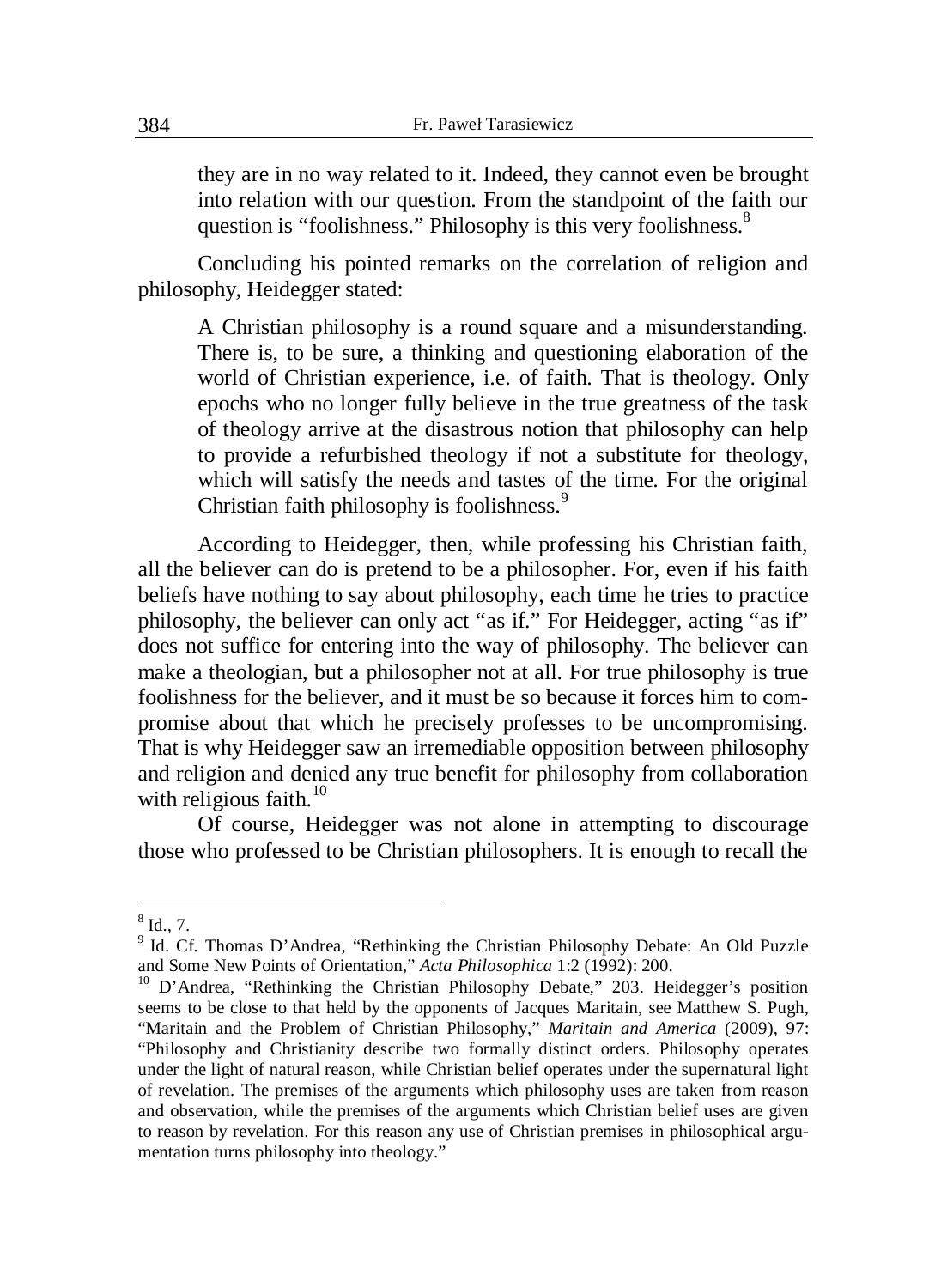case of Gilson who had to face the criticism from the generation of his colleagues like Emil Bréhier, who already in 1931 claimed that the idea of a "Christian philosophy" was as absurd as that of a "Christian mathemat $ics.$ <sup>"11</sup> as well as from the generation of his students like Fr. John Wippel, who—in his articles from the sixties and eighties of the last century raised his objections against Gilson's understanding of Christian philosophy.<sup>12</sup> The main part of Fr. Wippel's reservations regarding Gilson's view was his fear that accepting Gilson's position without qualification would lead one to holding that: 1) all Christians wishing to do authentic Christian philosophy would have—in a very real sense—to become theologians, and 2) such Christians would have to become theologians prior to their doing any Christian philosophy.<sup>13</sup>

In short, for many scholars Christian philosophy is indeed too much dependent on religious faith or theology to deserve positive recognition as a distinct discipline. Let us see now how Christian philosophy is in the contemporary Church.

# **Why Is It Difficult to Do Christian Philosophy in the Church?**

Again the reason seems to be obvious: it is because many Christians today regard philosophy as being far away from the Church and her mission. How is that possible?

Let us start with admitting that since the Second Vatican Council the Catholic Church has undergone a considerable change in regards to her attitude toward philosophy. In 1992, Desmond FitzGerald wrote: "There have been moments since Vatican II when some of us teachers with a Thomistic background have wondered if the Thomism of our youth could carry beyond our century."<sup>14</sup> Of course, it was not Thomism which sought to abandon Catholic theology; it was rather theology which first sought to break its ties with Thomism. While the encyclical letter *Aeterni Patris*  issued in 1879 by the Pope Leo XIII promoted Thomism in the area of

<sup>&</sup>lt;sup>11</sup> Löffler, "Two Kinds of 'Christian Philosophy'," 115.

<sup>&</sup>lt;sup>12</sup> D'Andrea, "Rethinking the Christian Philosophy Debate," 197.

 $^{13}$  Id.

<sup>&</sup>lt;sup>14</sup> Desmond J. FitzGerald, "Gilson, *Aeterni Patris*, and the Direction of Twenty-First Century Catholic Philosophy," in *The Future of Thomism*, ed. Deal W. Hudson, Dennis W. Moran (Notre Dame, IN: American Maritain Association, 1992), 83.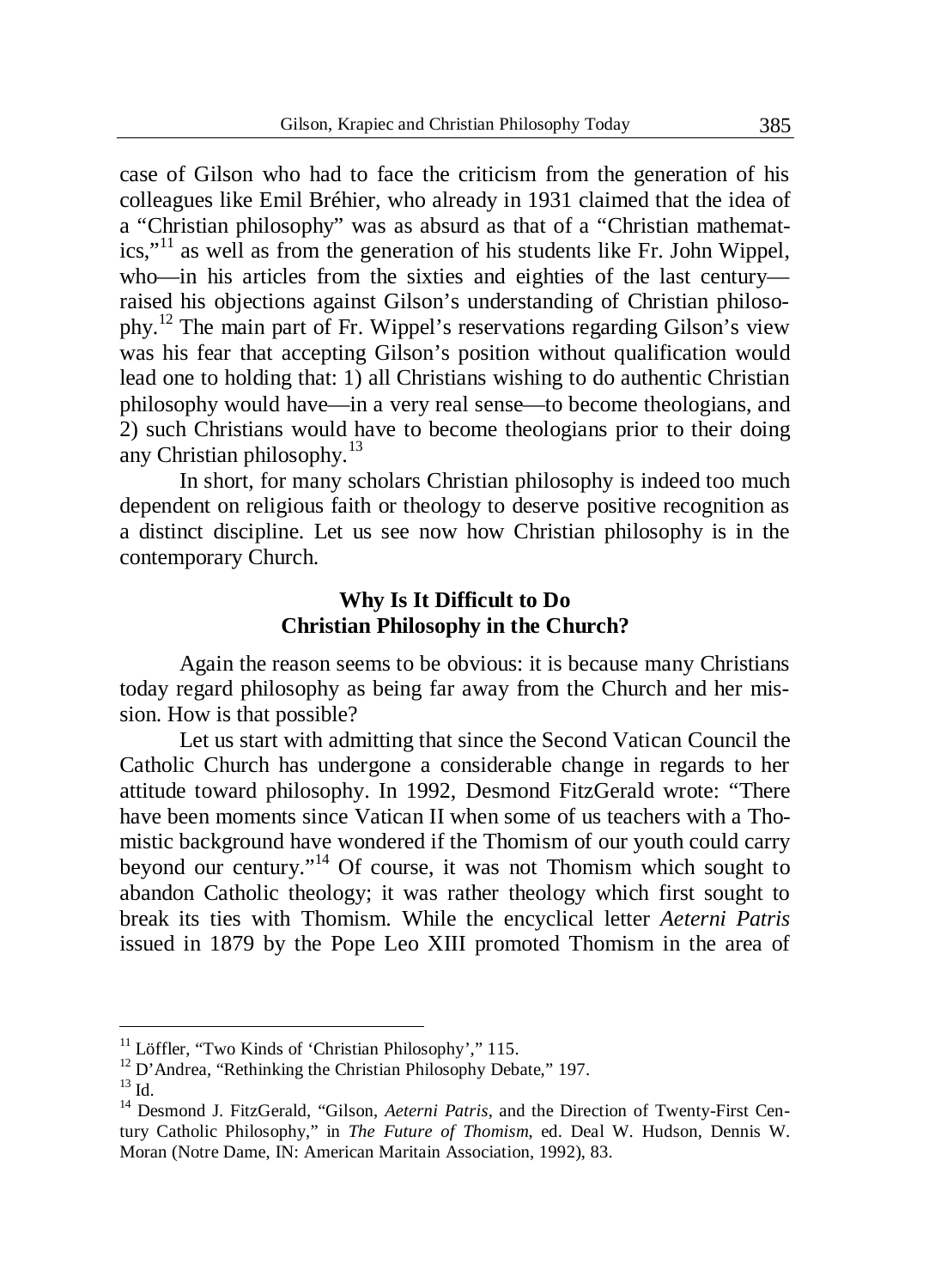Catholic theology,  $15$  the "New Theology" movement, arisen in the midtwentieth century and represented by—for example—Fr. Henri de Lubac, S.J., encouraged theologians to experiment with modern philosophies.

According to Fr. de Lubac, the Catholic Church failed to understand the problems of a modern man, nor did she understand the sources of modernism, as a result of which she lost her universal dimension, that is, her catholicity. De Lubac aimed to restore a truly universal dimension to Church doctrine by opening up to each person, to the experiences of all epochs, cultures, peoples and religions. That aim was to be realized not only by returning to the roots of Christianity, but also by opening up to modernity, that is, by getting to know the intellectual situation of the world and confronting the problems of man, establishing relations with the new philosophical currents and proclaiming the Christian message in a language that is understandable for modern man.<sup>16</sup> That was the initial thought which resulted in calling the Second Vatican Council and forming the Church we know today. $17$ 

The leading idea of the Church today is "mission" which involves a deep encounter of the Gospel with contemporary cultures. What seems to be indispensable for this mission are, for sure, biblical studies and knowing how to evangelize. But it would be regarded by many Catholics as strange indeed if any parish priest invited his parishioners to a Sunday course in philosophy as a vital preparation for proclaiming Jesus Christ to the world  $18$ 

<sup>15</sup> *Nota bene*, Gilson claimed to be a Christian philosopher in the tradition of *Aeterni Patris*. See more in Étienne Gilson, *The Philosopher and Theology* (New York: Random House, 1962), 174–199. Gilson undermined, however, two of *Aeterni Patris*' fundamental presuppositions: 1) that there was a single system shared by all the scholastic doctors, and 2) that post-Tridentine Thomism was the authentic expression of St. Thomas' own thought (Gerald A. McCool, "Theology and Philosophy," in *Proceedings of the Catholic Theological Society of America*, vol. 32 (Toronto 1977), 78).

<sup>16</sup> Zofia J. Zdybicka, "Lubac Henri de," in *Powszechna Encyklopedia Filozofii*, vol. 6, ed. Andrzej Maryniarczyk, S.D.B. (Lublin: PTTA, 2005), 530–531 [trans. David Daniel].

 $17$  Some implicit echo of de Lubac's diagnosis of the needs of the Church can be found in the opening address of John XXIII at the Council (Rome, Oct 11, 1962) where he said that the authentic doctrine of the Church "should be studied and expounded through the methods of research and through the literary forms of modern thought. The substance of the ancient doctrine of the Deposit of Faith is one thing, and the way in which it is presented is another" (*Gaudet Mater Ecclesia*, 6).

<sup>18</sup> Cf. Craig G. Bartholomew, Michael W. Goheen, *Christian Philosophy* (Grand Rapids, MI: Baker Academic, 2013), 3.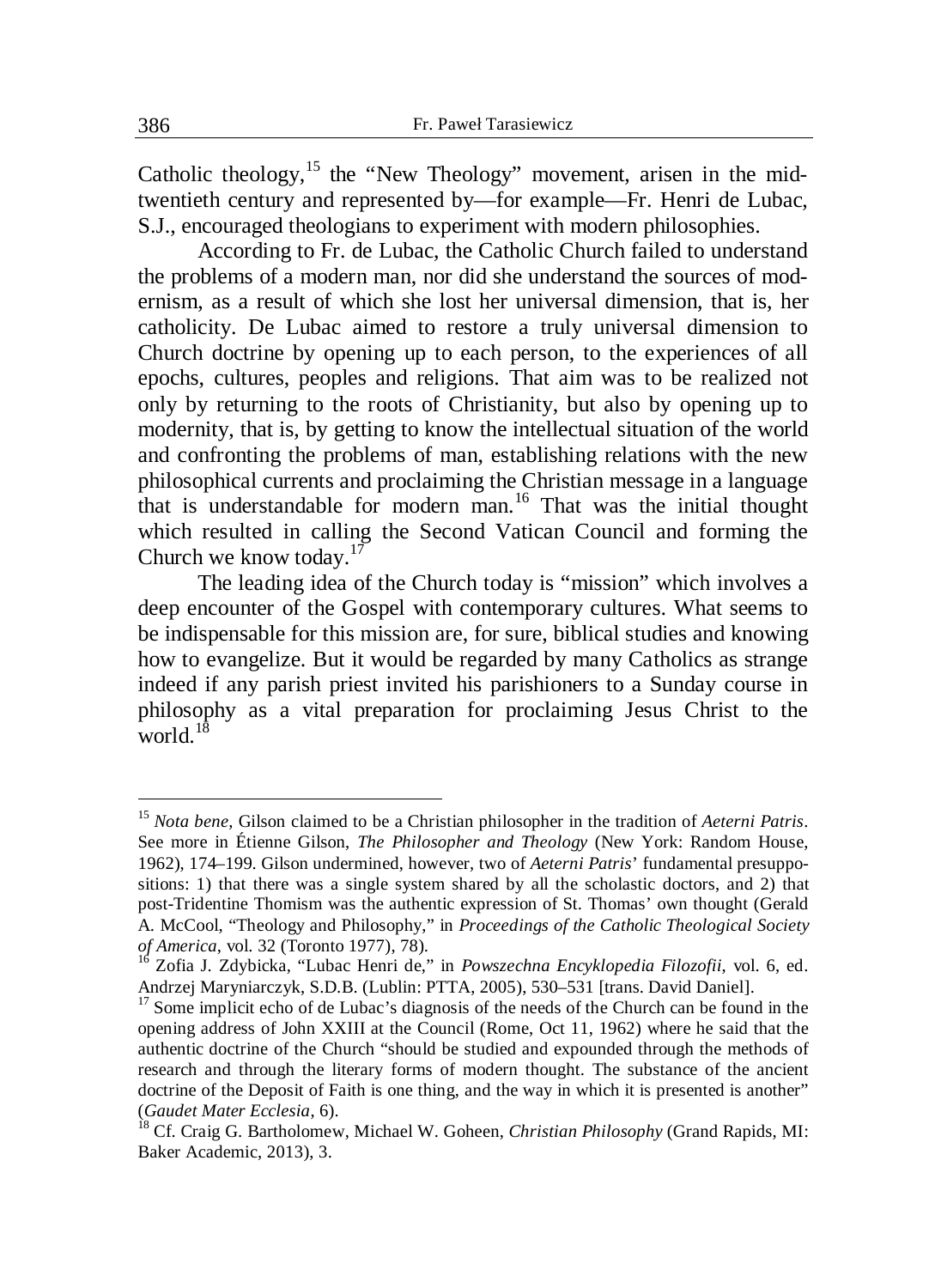Even if a Catholic gets some understanding of how much profit philosophy can bring to evangelization, still he rather thinks of philosophy with reservation: it will be worthwhile to study for him only if it is practical, if it helps resolve cultural problems, or better, if it gives him advantage in religious discussions. We can imagine how bitter his disappointment would be if he enrolled in a course in philosophy to improve his preaching skills, and—instead of getting assurance to become a persuasive evangelizer—he met a professor who already during his first lecture, with an icecold methodological correctness, separated philosophy from religion.

One can find a story of that sort told in a book entitled *Christian Philosophy* by two Calvinist philosophers: Craig G. Bartholomew and Michael W. Goheen. The anecdote tells about two friends who signed up for a course in philosophy. Abby has just written an email to Percy to tell him how much she is delighted with her first lecture, and then:

Having sent her email off to Percy, Abby took a sip of her piping hot coffee and pressed the refresh button on her email, reflecting on how much she missed Percy. What—a reply from him already? No, not a reply but a new message headed "HELP!" Abby hurriedly clicked on the email. What could be wrong? Percy too had just had his first class in philosophy, but what a different experience than that of Abby. His prof had started out by explaining the difference between philosophy and religion. Religion was based on faith, but philosophy was a science based on reason alone. In philosophy you are justified in believing something only if it can be established by reason. The prof acknowledged that many in the class might be believers, but in his class they were to leave their faith at the door only reason was an acceptable criterion in their discussions. The prof went on about the importance of rational, human autonomy in the quest for truth and explained how philosophy emerged as certain ancient Greeks abandoned belief in the gods and sought natural explanations for the state of the world. One brave student asked if religion had no place in philosophy, to which the prof replied, "It does as a subject for analysis, but it is valid only if it can be shown to be true by reason." "What do you make of this, Abby?" wrote Percy. "I was quite shaken when I left the class. It all sounds so logical, but as I reflect upon it, isn't human autonomy the great temptation to which Adam and Eve succumbed in Genesis 3? This is going to be one tough class. Any suggestion as to how to survive this course, or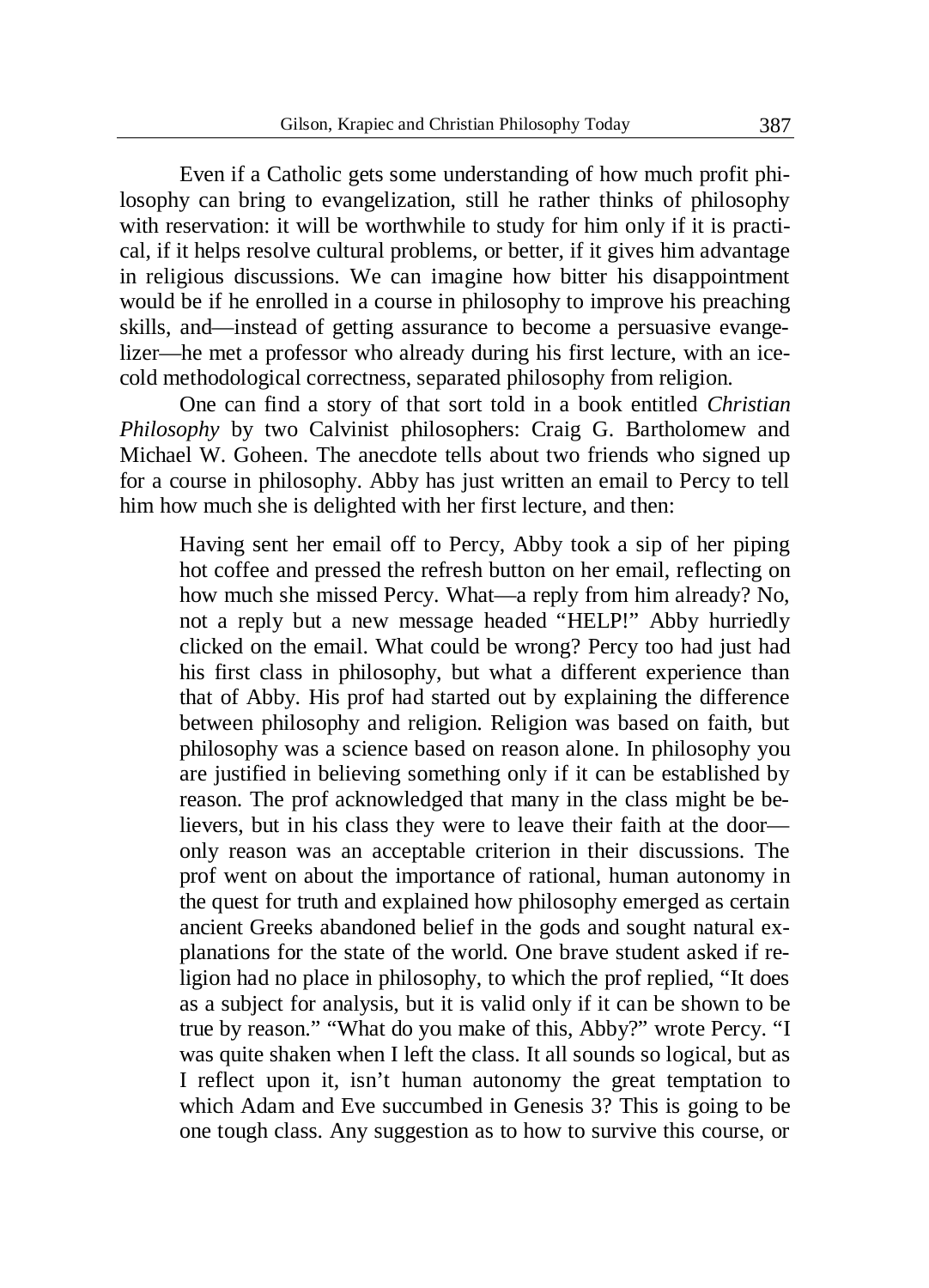do you think I should just drop it for now? I'm not sure my faith is ready for this." Abby quickly replied: "I see my prof again on Thursday. Let me get his advice and see if he can help."<sup>19</sup>

Let us take advantage of having such prominent professors as Gilson and Krapiec to try to help those Christian students who have a similar experience to that of Percy, or who are used to think of philosophy as being far away from the Church and her mission.

# **Is Christian Philosophy Possible Today?**

We can take for granted that both Gilson and Krapiec would answer this question affirmatively. For both Gilson and Krapiec distinguished not only the historical sense of the term "Christian philosophy," but also its psychological sense denoting a practitioner of this philosophy. As experienced professors, however, they would surely voice certain reservations regarding how to practice Christian philosophy. Let me try to predict these reservations.

1. Christian philosophy cannot be identified with an art of persuasion because its final end lies in gaining understanding rather than being persuasive. It can be evidenced, for example, by Gilson's doubt in a persuasive might of the philosophical proofs for the existence of God. According to him,

no philosophy, no natural knowledge of God, could put us in possession . . . of a knowledge of God's existence that belongs to the economy of salvation. [He wrote] "It is true that if the God of revelation exists, he is the Prime Mover, the First Efficient Cause, the First Necessary Being, and everything reason can prove about the First Cause of the universe. But if Yahweh is the Prime Mover, the Prime Mover is not Yahweh. The First Efficient Cause never spoke to me by his prophets, and I do not expect my salvation to come from him. The God in whose existence the faithful believe infinitely transcends the one whose existence is proved by the philosopher. Above all, he is a God of whom philosophy could have no idea . . . The God of reason is the God of science; the God of faith is the God of salvation." $^{20}$ 

 $19$  Id., 11.

<sup>20</sup> Richard Fafara, "Gilson and Pascal," *Studia Gilsoniana* 3 (2014): 42, note 39.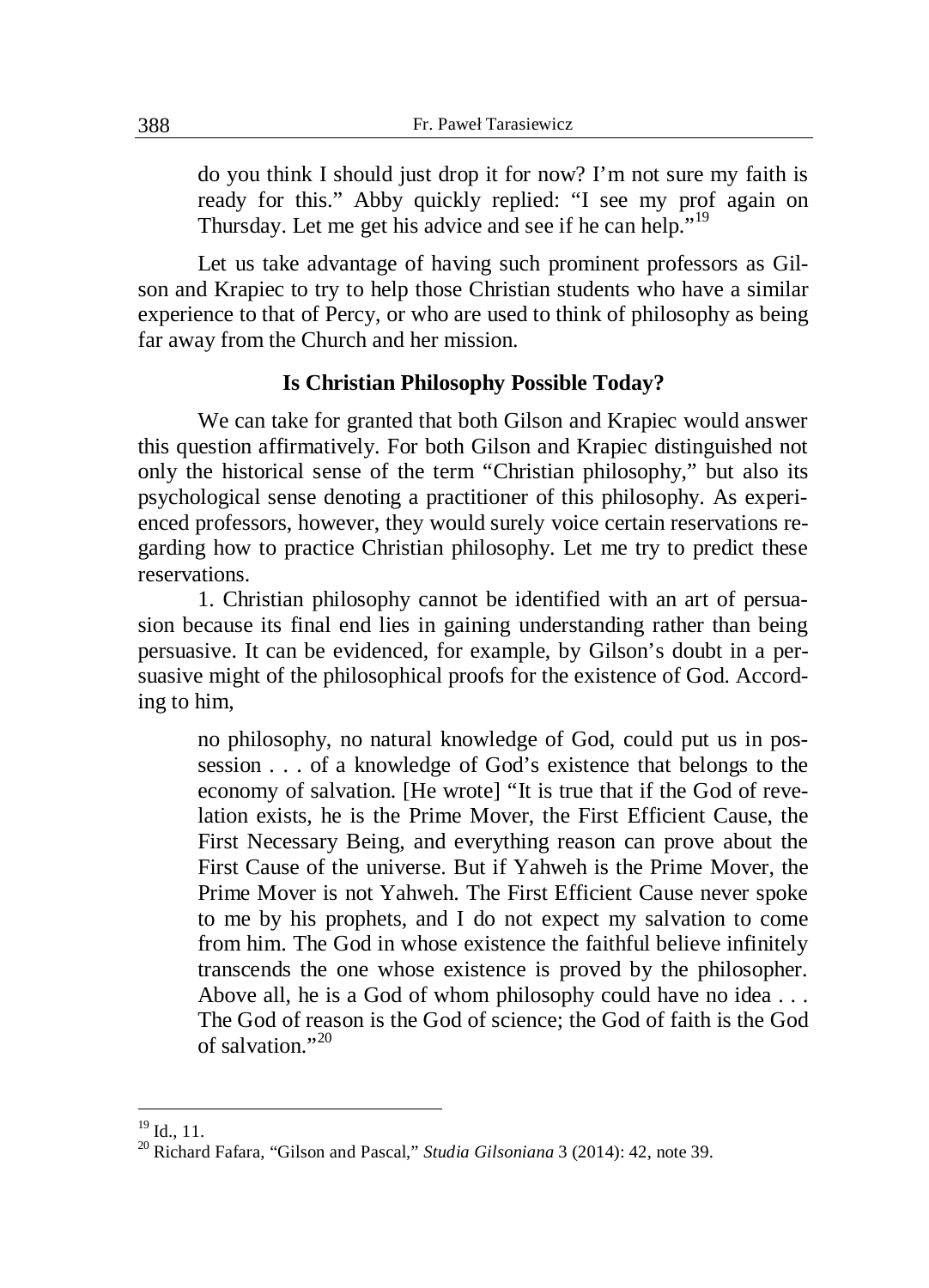For this reason Christian philosophy is primarily addressed to those people who do not need to be evangelized due to already being Christians. A Christian philosopher, then, should not expect to succeed in evangelizing the world, but rather in supporting the evangelized by providing them with the rational justification of their faith. For this is the nature of Christian faith that it seeks as much rational comprehension of revelation as possible, and in this area the Christian philosopher can look for a legitimate job.<sup>21</sup>

2. The first reservation necessarily entails the second one, which is: Christian philosophy is the work of a Christian. This aspect seems to be of great relevance, because Christian philosophy neither reduces itself to supporting the Christian doctrine, nor limits itself to a body of truths and principles constituting an abstractly considered system, it is something more, namely it is a habit. Gilson and Krapiec unanimously follow Aristotle and Saint Thomas in regarding philosophy as a perfection of the intellect acquired through repeated acts enabling its possessor to demonstrate truths through their causes or principles.<sup>22</sup> Peter Redpath—while commenting on Gilson—calls our attention to the fact that

[t]he ancillary relation that the act of a philosophical habit always has within the Christian soul is an essential part of its being, not an accidental condition of its relative state. Christian philosophy considered in its absolute, or pure, state is philosophizing ordered to, and imbedded with, faith's grace. Philosophy does not exist as the act of a habit in the Christian soul like mathematics exists within military science. Military science does not give the mathematician answers or hints to the questions that the mathematician seeks to answer. Nor does military science enter into the mathematical habit, infuse it with intelligible light, and intensify its activity's precision. Supernatural faith does all these things within the philosophical habit of the Christian philosopher. $^{23}$ 

Of course, such an explanation seems to implicitly endorse Heidegger's claim that—due to its marriage with faith—Christian philosophy can

1

<sup>&</sup>lt;sup>21</sup> Cf. D'Andrea, "Rethinking the Christian Philosophy Debate," 193–194.

<sup>&</sup>lt;sup>22</sup> Cf. Fafara, "Gilson and Pascal," 40–41, note 33; and Peter A. Redpath, "Thomist Humanism, Realism, and Retrieving Philosophy in Our Time," Congresso Tomista Internazionale: *L'Umanesimo Cristiano nel III Millennio: Prospettiva di Tommaso d'Aquino* (Roma, 21–25 settembre 2003), 4 (http://www.e-aquinas.net/pdf/redpath.pdf, accessed on Sept 25, 2015). See also Krapiec, *Czáowiek—Kultura—Uniwersytet*, 254.

<sup>&</sup>lt;sup>23</sup> Redpath, "Thomist Humanism, Realism, and Retrieving Philosophy in Our Time," 6.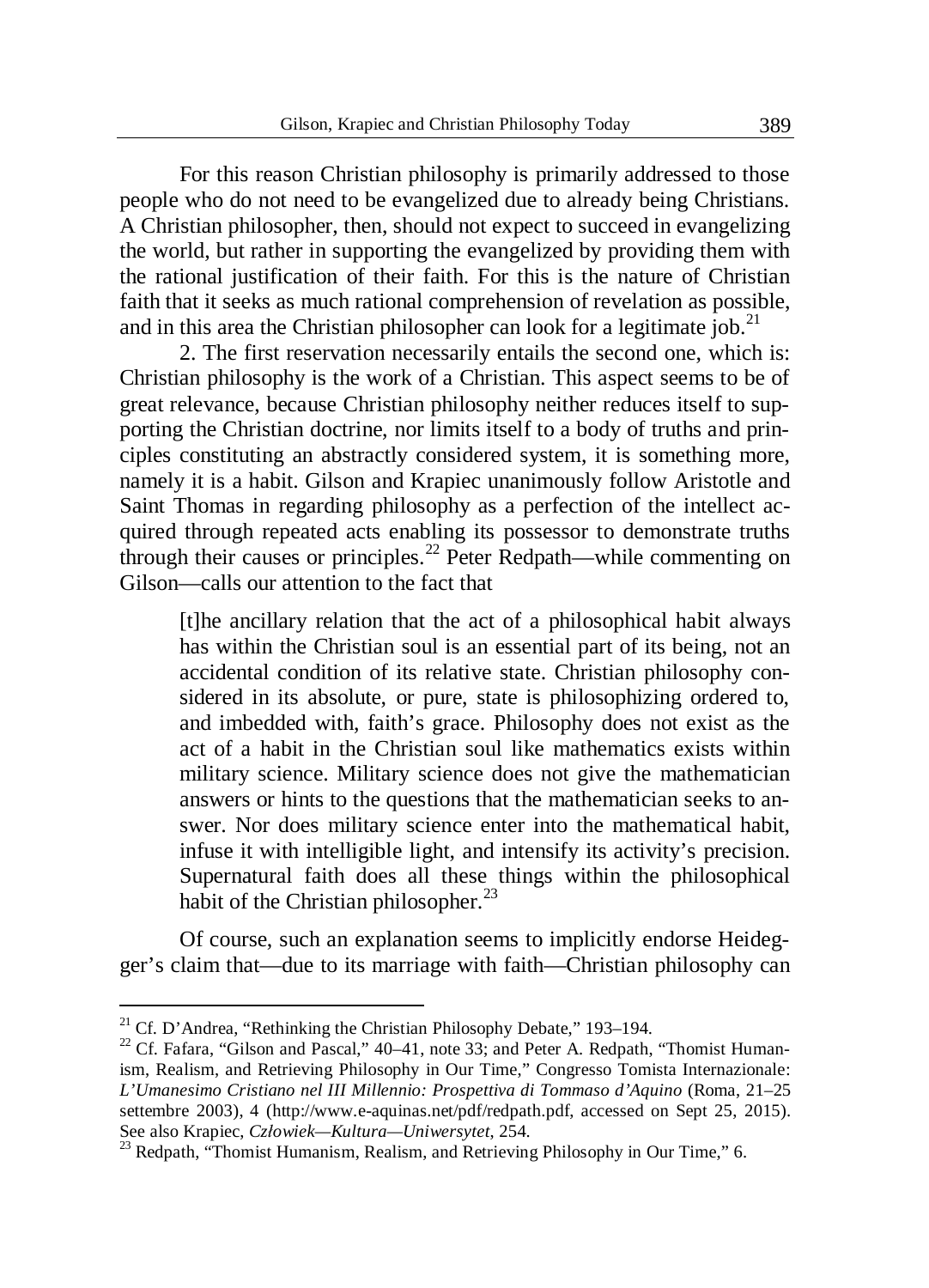be at most an as-if-philosophy which does not satisfy a necessary condition of being a genuine philosophy which, when posing questions, it does it in order to know the truth, and not merely to check or support the religious revelation.

Heidegger's objection, however, does not seem to be unquestionable. Its weakness becomes visible in the light of Krapiec's understanding of religion.<sup>24</sup> For Krapiec, religion is the focus of culture, which means that religion is the only factor which—while permeating all the spheres of culture, that is, theoretical, moral and productive sides of human life—gathers them together around the vertical transcendence of man. In consequence, removing religion from culture equates with depriving man of his vertical transcendence, whereas replacing religion leads to an ideology whose kind depends on a substitute provided instead of religion. For example, in the case of progress being a substitute for religion we will have progressivism, in the case of nation—nationalism, in the case of state—statism, in the case of evolution—evolutionism, and so on.<sup>25</sup> In result, Heidegger's condition for genuine philosophy to be done exclusively by non-believers appears unacceptable. For it seriously undermines the structure of culture by creating an artificial condition for it to function and provoking a new ideology to come out of the resultant disorder. According to Krapiec, what philosophy needs in order to be a distinct academic discipline is to have its own object and its own method.<sup>26</sup> For if no other academic discipline is required to be done by non-believers, then why is philosophy?

3. The third reservation can sound like this: Christian philosophy, that is, that which is done by Christians in order to get more rational comprehension of their faith, cannot function alone, but must go in tandem with its natural ally.

It could seem that such an alliance cannot be understood otherwise than as its unification with theology resulting in Christian philosophy's status as a handmaid of theology.<sup>27</sup> Theology (or better: Christian faith)

 $24$  See Mieczyslaw A. Krapiec, "Religia ogniskową kultury" [Religion as the Focus of Culture], in *O Īycie godne czáowieka*, ed. Bohdan Bejze (Warszawa 1990), 194–227.

Cf. Mieczyslaw A. Krapiec, "Rozważania o narodzie" [Considerations about Nation], *Czáowiek w Kulturze* 1 (1993): 33.

<sup>26</sup> Krapiec, *Czáowiek—Kultura—Uniwersytet*, 254–255. Cf. also id., 184: "Both the object and the method of philosophy (viz., the factors determining a given science) are in themselves neither Christian, nor Muslim, nor pagan."

<sup>&</sup>lt;sup>7</sup> Cf. Pugh, "Maritain and the Problem of Christian Philosophy," 98: "Later, Gilson broadened his notion of theology to include philosophy. Insofar as theology uses philosophy,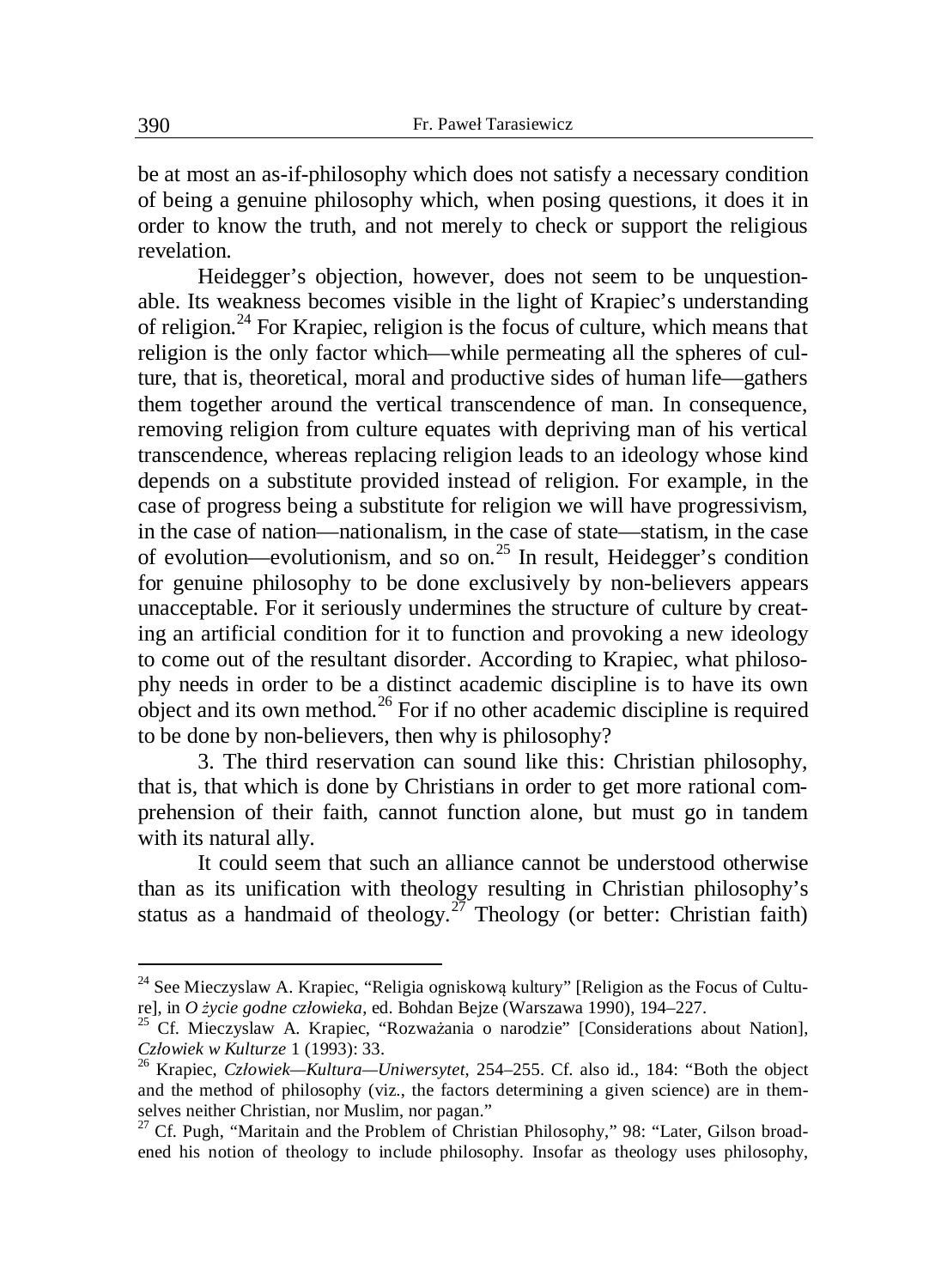plays, however, a different role than that of an ally. Its proper role is rather that of an external controller or an acceptance inspector.<sup>28</sup>

For both Gilson and Krapiec, the natural ally of Christian philosophy is the classical philosophy of being whose roots go back through the ages to Aristotle, Plato, Socrates, and the pre-Socratics.<sup>29</sup> Admittedly, the classical philosophy of being does not aim at knowing God and His revelation, but its concentration on that which really exists makes that Christian philosophers can be provided with a sound understanding of man and the world which surrounds him.

Gilson and Krapiec nowhere maintain that the deliverances of faith should serve as a rational basis for demonstration in the practice of Christian philosophy. In numerous places they explicitly maintain the opposite. They maintain that if Christian philosophy is to be true philosophy then it must be the one which proves its identity by having real being as its object and metaphysics as its method.<sup>30</sup>

#### **Conclusion**

The view that emerges out of the thought of Gilson and Krapiec on the question whether Christian philosophy is possible today, can be summarized as follows: if it is to satisfy both scholarly standards and missionary vocation of the Church, Christian philosophy—which in essence consists in doing philosophy by Christians in order to get more rational understanding of their religious faith—should be identified with the perfection of the intellect achieved by practicing the classical philosophy of being. And as such Christian philosophy is possible today.

philosophy becomes a part of theology. In this case, philosophy becomes the handmaid of theology by presupposing the truths of revelation, and then attempting to prove them rationally. For the later Gilson, philosophy is completely bent to a theological end."

<sup>28</sup> See Krapiec, *Czáowiek—Kultura—Uniwersytet*, 184–185. And Richard J. Fafara, "Zmiana 'tonu' w Gilsona pojęciu filozofii chrześcijańskiej" [A Change in 'Tone' in Gilson's Notion of Christian Philosophy]," trans. Fr. Pawel Tarasiewicz, *Studia Gilsoniana* 1 (2012): 25: "But with the faith Gilson acknowledged the Church as its guardian and unceasingly cited Pope Leo's encyclical."

<sup>&</sup>lt;sup>29</sup> Cf. Redpath, "Thomist Humanism, Realism, and Retrieving Philosophy in Our Time," 2.

<sup>&</sup>lt;sup>30</sup> Cf. D'Andrea, "Rethinking the Christian Philosophy Debate," 198; FitzGerald, "Gilson, *Aeterni Patris*, and the Direction of Twenty-First Century Catholic Philosophy," 87. See again Krapiec, *Czáowiek—Kultura—Uniwersytet*, 149–277.